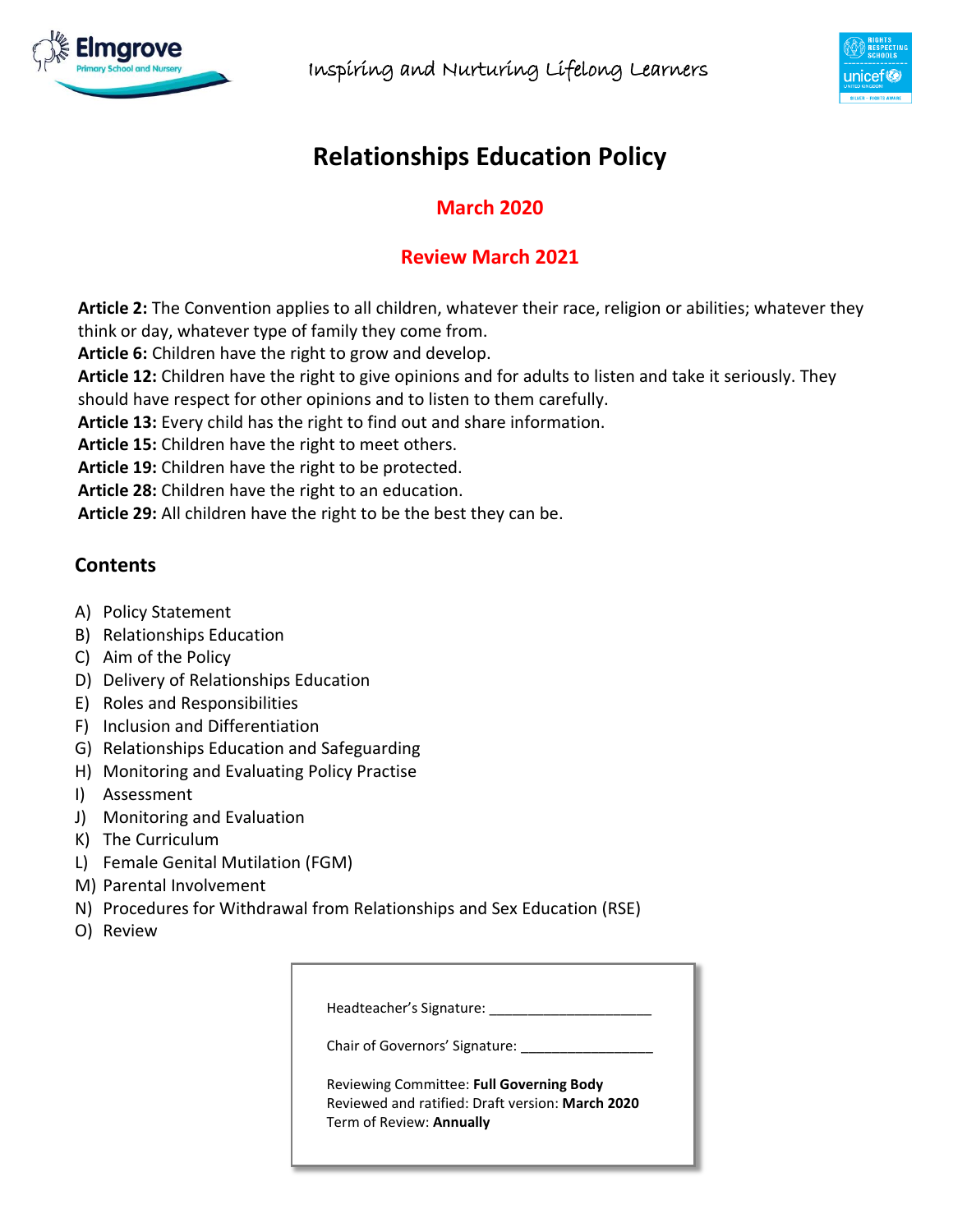



#### *Key Guidance and Legislation*

*The Department for Education (DfE) published guidance preparing for statutory relationships education in primary schools and relationships education and sex education (RSE) in secondary schools from September 2019. This is to ensure universal coverage (including risks associated with growing up in a digital world) and improved quality of RSE, within the context of Personal, Social, Health and Economic (PSHE) education, across all schools. See [www.gov.uk/government/publications/relationships-education-rse-and-pshe.](http://www.gov.uk/government/publications/relationships-education-rse-and-pshe.)*

*In the meantime schools can refer to the latest guidance–DfE 2000), [www.gov.uk/government/publications/sex-and](http://www.gov.uk/government/publications/sex-and-relationship-education)[relationship-education,](http://www.gov.uk/government/publications/sex-and-relationship-education) supplementary advice from the PSHE Association (2000) to be read alongside DfE guidance, www.pshe- association.org.uk/curriculum-and-resouces/resources/sex-and-relationship-education-RSE- 21st-century , and the Sex Education Forum's 'Twelve principles of good quality RSE (2017), [www.sexeducationforum.org.uk/resources/advice-guidance.](http://www.sexeducationforum.org.uk/resources/advice-guidance)*

*All schools must provide a curriculum which 'promotes the spiritual, moral, cultural, mental and physical development of pupils at the school and of society, and prepares pupils at the school for the opportunities, responsibilities and experiences of later life.' (Education Act 2002 and Academies Act 2010) Under the Children Act 2004 maintained schools also have a statutory duty to promote children and young people's well-being.* 

*Under the Equality Act 2010 schools are expected to ensure that those with protected characteristics are not discriminated against and are given equality of opportunity. 'Working together to safeguard children' 2018 and 'Keeping children safe in education' 2018 DfE draft statutory Guidance on RSE, Relationships and Health Education - to be implemented from 2020.*

## **A) Policy Statement**

At Elmgrove Primary School and Nursery, we believe that children should be supported at home as well as in the school setting. Education should be mutually supportive and complementary. We promote high quality relationships and sex education (RSE) to create safe school environment where pupils can grow, learn and develop positive, behaviour for life.

In this document Relationships Education relates to 'learning about physical, moral and emotional development' as stated in the National Curriculum for Science. Some elements of RSE taught at Elmgrove follow the statutory guidance for Science, such as, the biological aspects of puberty and reproduction. The rest are based on the non-statutory PSHE guidance. The Department for Education 'continues to recommend that *that all primary schools should have a sex education programme tailored to the age and the physical and emotional maturity of the pupils'.* Family life, stable and loving relationships, respect, love and care alongside the British Values are important and children must recognise this.

#### **B) Relationships Education**

Relationships Education is about the emotional, social and cultural development of pupils. And involves learning about relationships, healthy lifestyles, diversity and personal identity. It involves a combination of sharing information and exploring issues and values. Relationships Education is **not** about the promotion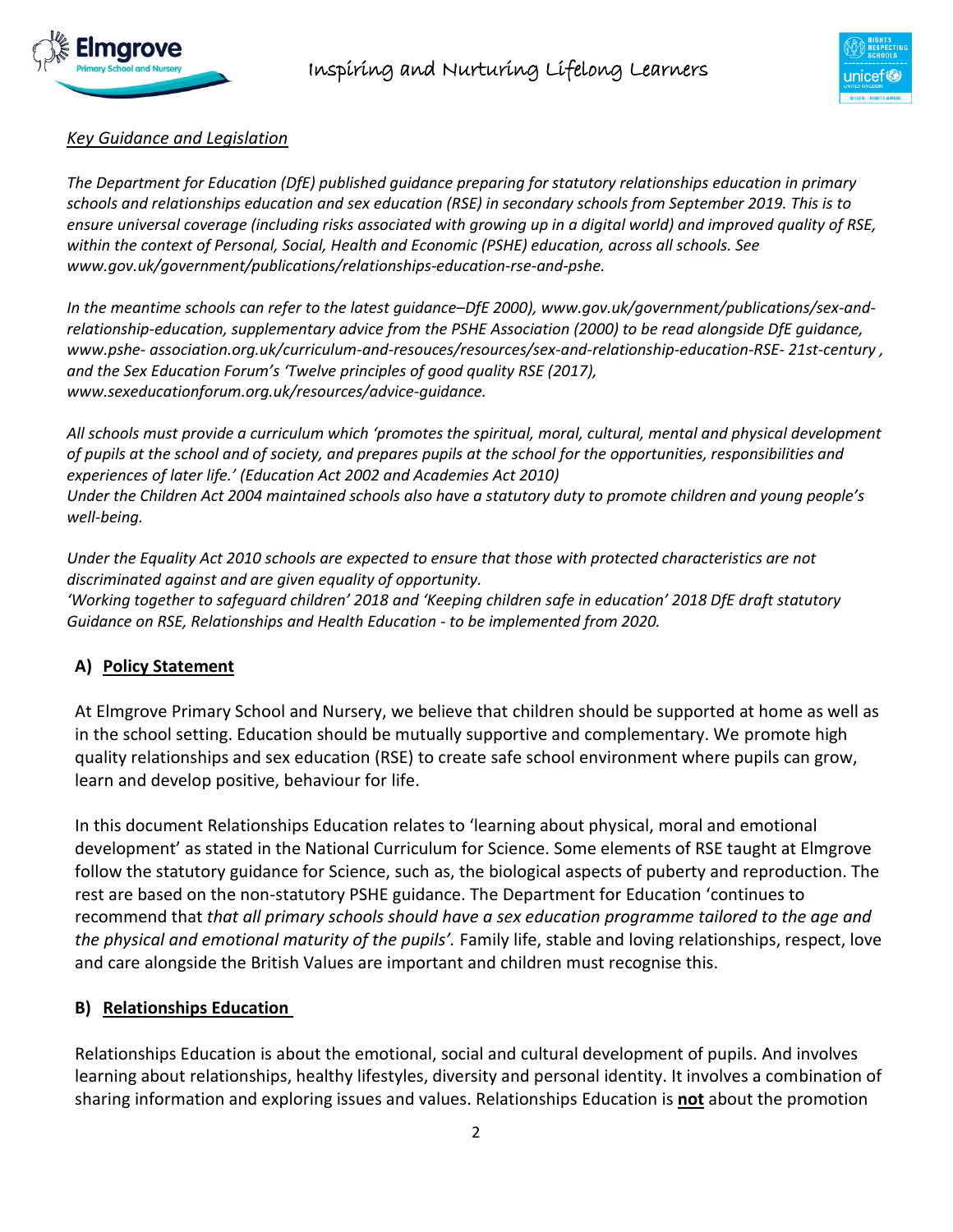



of sexual activity.

In today's world with the internet and social media being high profile tools for research and information gathering, children are at risk of being misinformed. Children learn about relationships from the youngest age through media, Relationships Education is a means to ensure that facts are taught and that children are informed appropriately. Family is a broad concept; it includes a variety of types of structure and acceptance of different approaches without promoting a particular family set up. The important values are love, respect and caring for each other.

# **C) Aim of the Policy**

- To provide a secure, sensitive and caring framework where learning and discussion can take place.
- To provide information which is easy to understand, relevant and appropriate for the needs, age and maturity of pupils.
- To foster self-worth and awareness, together with a sense of moral responsibility.
- To help children acquire and practice important life skills such as critical thinking, decision making, communication and assertiveness.
- To emphasise equality and responsibility in relationships and confront gender based exploitation.
- To teach children to have respect for their own bodies, with particular reference to the NSPCC PANTS programme.
- To teach children the importance of health, hygiene, respect and care for their bodies, in accordance with the Science Curriculum.
- To prepare pupils for puberty and encourage them to take responsivity for their own actions, in accordance with the Science Curriculum.
- To understand that differences in relationships could be based on cultural, religious and individual circumstances.
- To teach an understanding of reproduction and sexual development themes, for example FGM, that it is against British law and what do if someone is at risk.
- To consider the values of family life, stable relationships and the responsibilities of parenthood.
- To build vocabulary and confidence to enable children to openly talk about their bodies, emotions and relationships.

# **D) Delivery of Relationships Education**

At Elmgrove Primary School we help children develop social and emotional skills and wellbeing through:

- Communication; including how to manage changing relationships and emotions.
- Recognising and assessing potential risks.
- Assertiveness.
- Seeking help and support when required.
- Informed decision making.
- Self-respect-awareness and empathy.
- Recognising and maximising a healthy lifestyle.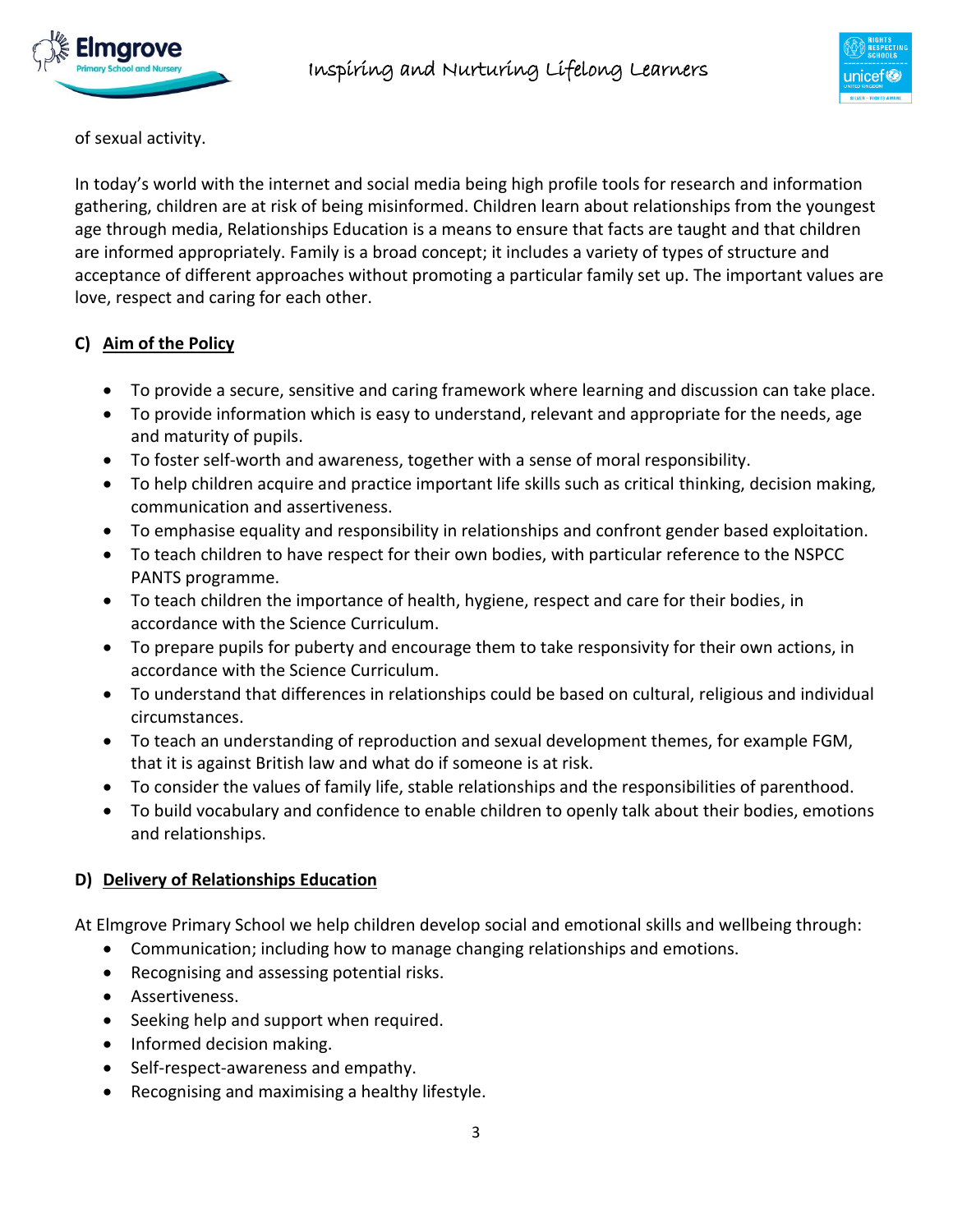



- Managing conflict.
- Discussion and group work.

These skills are taught within the context of family life, school culture and the wider community.

#### **E) Roles and Responsibilities**

The PSHE Subject Lead is responsible for the co-ordination, development, monitoring and evaluation of Relationships Education; the named governor has oversight.

This policy will be presented to all staff, governors and parents and a copy will be made available to them. All staff are responsible for the delivery of the Relationships Education curriculum and are trained with how to deal with safeguarding concerns, detailed in the Child Protection Policy.

#### **The Role of the PSHE Leader:**

To provide schemes of work, and to ensure continuity and progression throughout the school.

Monitor the effectiveness of the programme.

Support all staff to ensure that the main components are addressed effectively.

Evaluate the effectiveness of the programme by reviewing staff evaluations and pupil evaluations and monitoring the curriculum.

## **F) Inclusion and Differentiation**

Staff will take full account of individual differences, including cultural background, ethnicity, abilities, age and gender. Teachers will plan experiences appropriate to meet the children's needs and encourage them to reach the highest possible standards. During their time at school, some pupils will require extra support in managing their feelings. At these times the delivery of lessons may need to be adapted to support vulnerable pupils.

## **G) Relationship Education and Safeguarding**

At Elmgrove Primary School, we believe that safeguarding should be present in all aspects of the school and that pupils should be kept safe from harm emotionally and physically through the knowledge of how to care for their bodies, health and minds. The main focus of this policy is to prevent and educate. Many outside factors influence children and we believe that an emphasis on safeguarding has an impact on the culture of the school, can be found throughout all judgements and is accentuated within a broad and balanced curriculum.

Relationships Education lessons are part of our planned PSHE programme. These support our duty to safeguard pupils. The lessons enable pupils to:

- Know their rights to be protected and kept safe
- Understand potential dangers they could face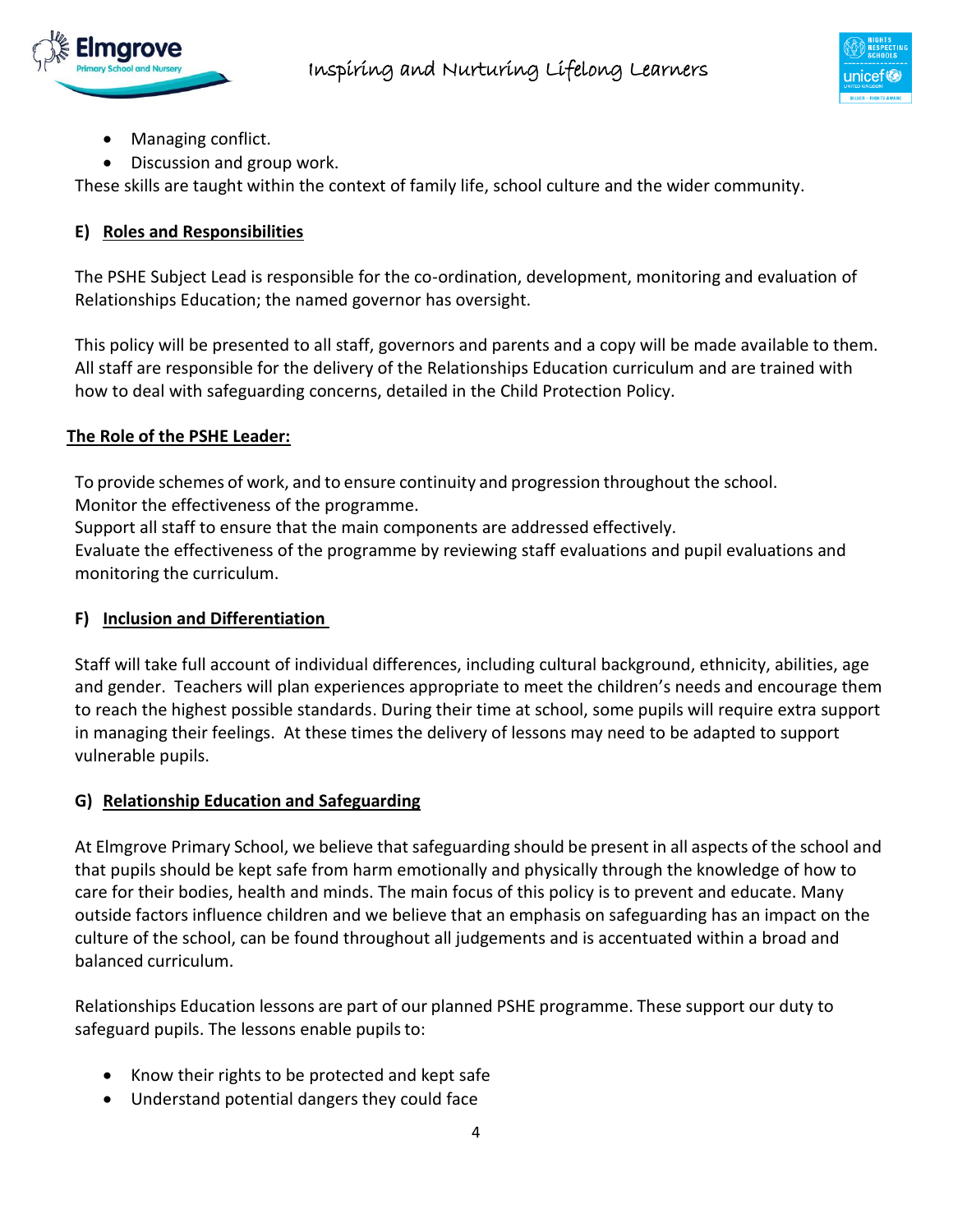



- Be encouraged to adopt safe and responsible practices and deal sensibly with risk
- Develop personal skills to protect themselves and others from unsafe influences and physical and emotional harm
- Know when and who to ask for help when needed

Particular issues covered include:

- Bullying, including cyber bullying (by text message, on social networking sites, and so on) and prejudice-based bullying (also in Computing).
- Racist, disability, and homophobic and transphobic abuse.
- Radicalisation and extremist behaviour.
- Child sexual exploitation (CSE).
- Sexting.
- Substance misuse (also in Science).
- Issues that may be specific to local area or population, for example, gang activity and youth violence.
- Particular issues affecting children including domestic violence, sexual exploitation and female genital mutilation (FGM).

#### **H) Monitoring and Evaluating Policy and Practice**

- The policy will be made available to the children, parents, staff, governors and inspectors.
- It will be available on the schools' website.
- The programme will be evaluated at the end of each topic via pupil and teacher evaluations, and through informal feedback from staff.
- The PSHE Leader, using evaluation evidence, reports from staff, and feedback from pupils and parents, will review the policy in September 2020.
- The review of the policy will need to consider staff training needs, effectiveness of resources being used, and the use of outside agencies and outcomes of procedures, when responding to drugsrelated incident.

## **I) Assessment**

Lessons are planned starting with establishing what pupils already know. In this way, teachers can also address any misconceptions that pupils may have.

We establish what pupils already know through:

- Brainstorms, mind maps and discussions
- Draw and write activities to find out what pupils already know
- Other activities to find out what pupils feel is important to them

Assessment is the process where each pupils' learning and achievement is measured against the lesson intention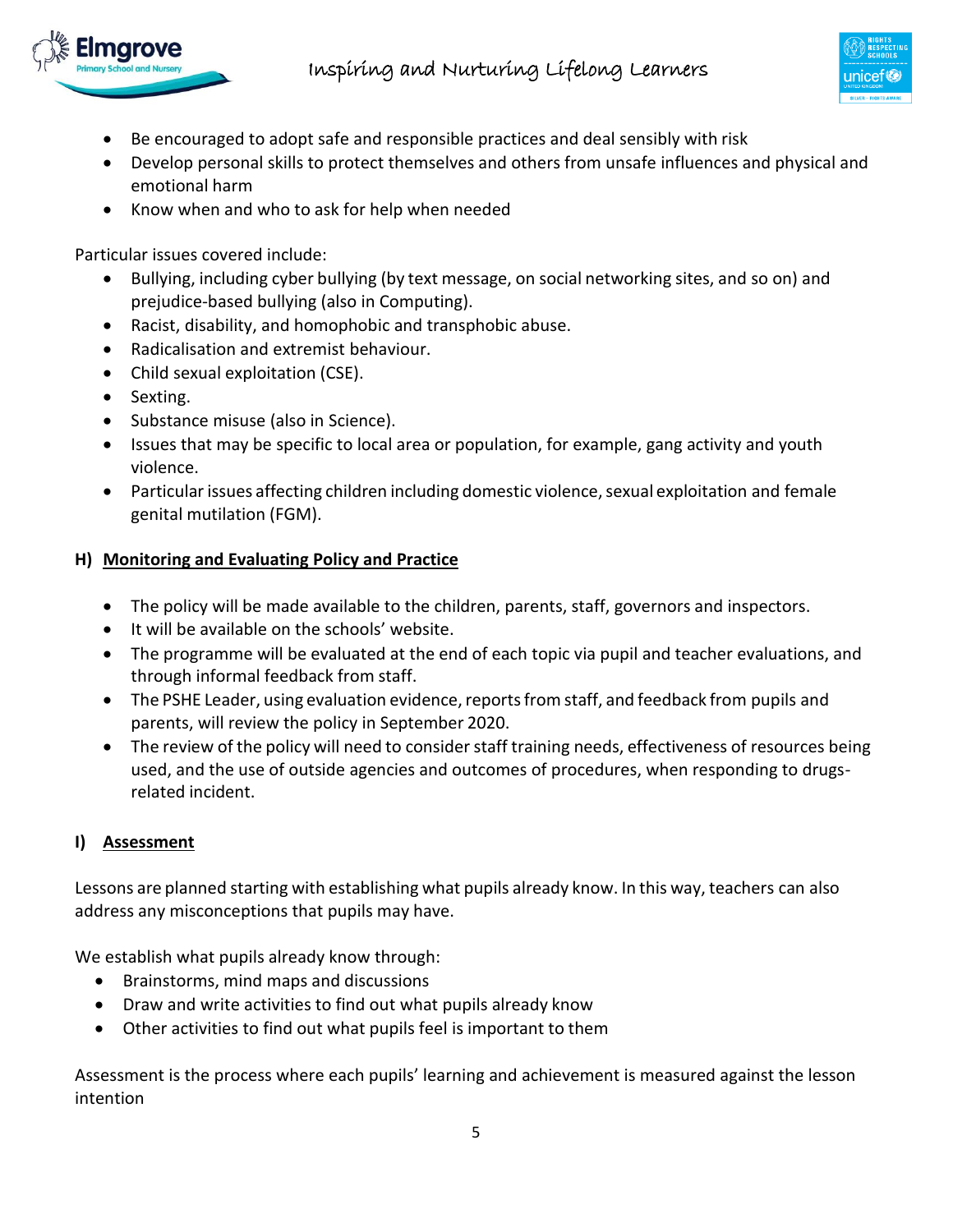



We assess pupil progress through:

- Pupil reflective assessment sheets at the end of each topic to enable them to reflect on their own learning, progress and next steps
- Written or oral assignments
- Questionnaire and surveys
- Pupil self-evaluation
- Reflective logbooks
- One to one discussion
- Feedback to pupils
- Peer Assessment

## **J) Monitoring and Evaluation**

Monitoring is to ensure teaching is in line with school policy and that pupils are taught what is planned for different year groups. Evaluation helps to plan future lessons and enables teachers to review the programme to improve the teaching and learning.

The PSHE Leader is responsible for monitoring and evaluation of Relationships Education. Methods used include:

- Feedback on lessons
- Pupil interviews
- Individual lesson adaptations
- Pupils completing end of topic evaluations
- Teachers completing end of topic evaluations
- PSHE book looks
- Annual PSHE review
- Data collected from initial need assessment is compared to same assessment at end of topic.

#### **K) The Curriculum**

Refer to appendix A – The PSHE Association Suggested Programmes of Study for KS1 and KS2. Refer to appendix B – The Statutory Science Curriculum.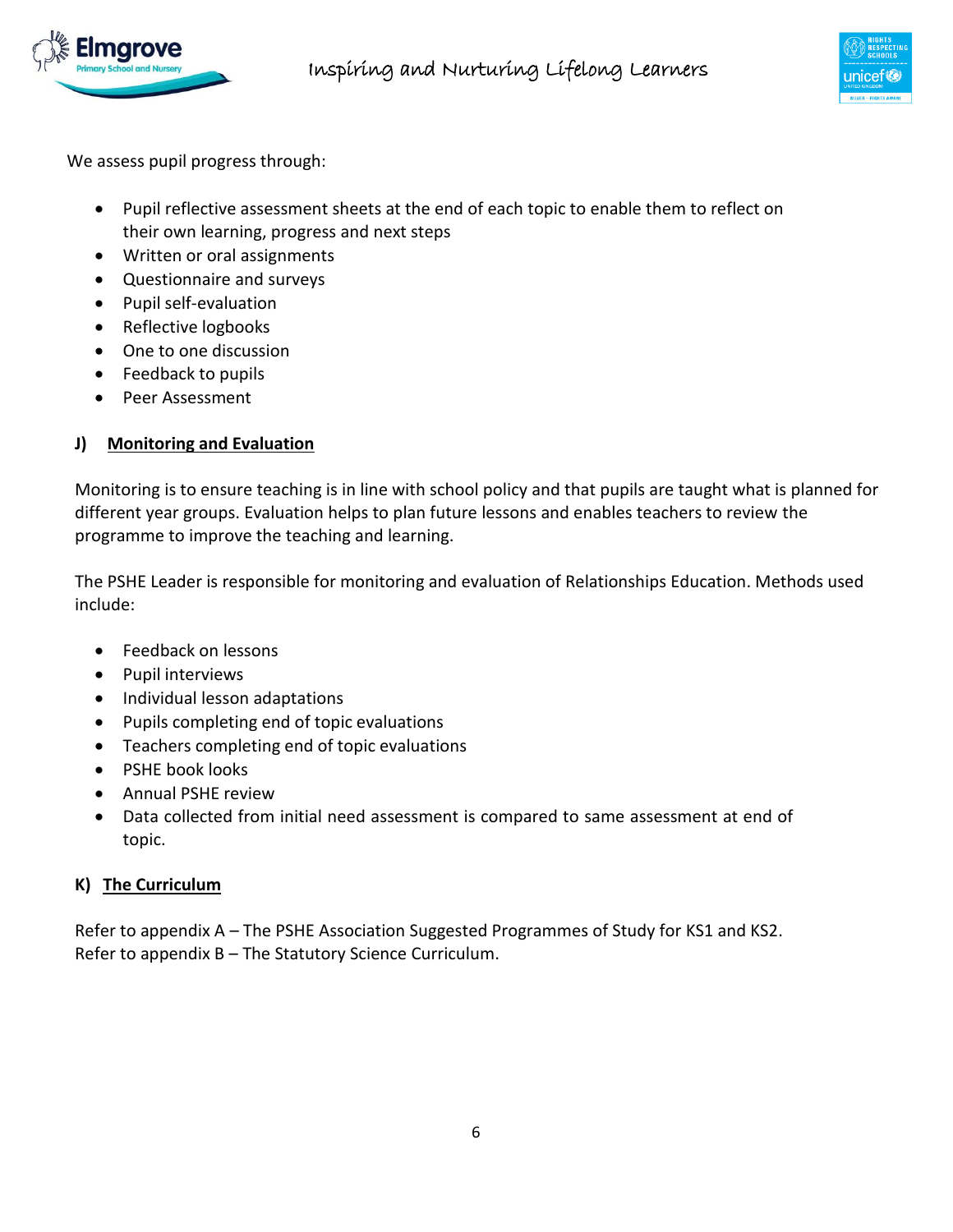



#### **L) Female Genital Mutilation - FGM**

Definition of FGM

**"Female Genital mutilation (FGM) comprises of all procedures involving partial or total removal of the external female genitalia or other injury to the female genital organs whether for cultural or therapeutic reasons."**

(World Health Organisation 1997)

FGM is considered child abuse in the UK and a grave violation of the human rights of girls and women. It is a violation of the child's right to life and their bodily integrity as well as their right to health. It is illegal in the UK to allow girls to undergo female genital mutilation either in this country or abroad. People guilty of allowing FGM to take place can be punished by fines or up to 14 years in prison.

Female Genital Mutilation occurs mainly in Africa and to a lesser extent in the Middle East and Asia. It is not a religious requirement and there are no health benefits. It is a cultural practice.

Communities particularly affected in the UK include girls from: Somalia, Kenya, Ethiopia, Sierra Leone, Egypt, Nigeria, Eritrea, Yemen, Pakistan, Indonesia and Afghanistan; particularly first generation immigrants, refugees and asylum seekers.

This procedure often takes place in the summer, using the school holidays to recover (recovery takes  $6 - 9$ ) weeks.) It is important to be alert when a girl from a high risk group is absent from school for a long period or when a family request an 'authorised absence' just before a school holiday.

Children might also be talking about a special ceremony or a special holiday abroad. Signs that FGM may have taken place include:

- Difficulty walking, standing or sitting
- Spending much longer times in the toilets
- Unusual behaviour after a long absence
- Not wanting to participate in PE or other physical play/activities
- Acutely painful menstrual cycles
- Asking for help or being anxious but not able to be explicit due toembarrassment or fear

**"FGM comprises all procedures involving partial or total removal of the external female genitalia or** other injury to the female genital organs. It is illegal in the UK and a form of child abuse with long-lasting **harmful consequences."**

*(Department for Education: Keeping Children Safe in Education September 2018)*